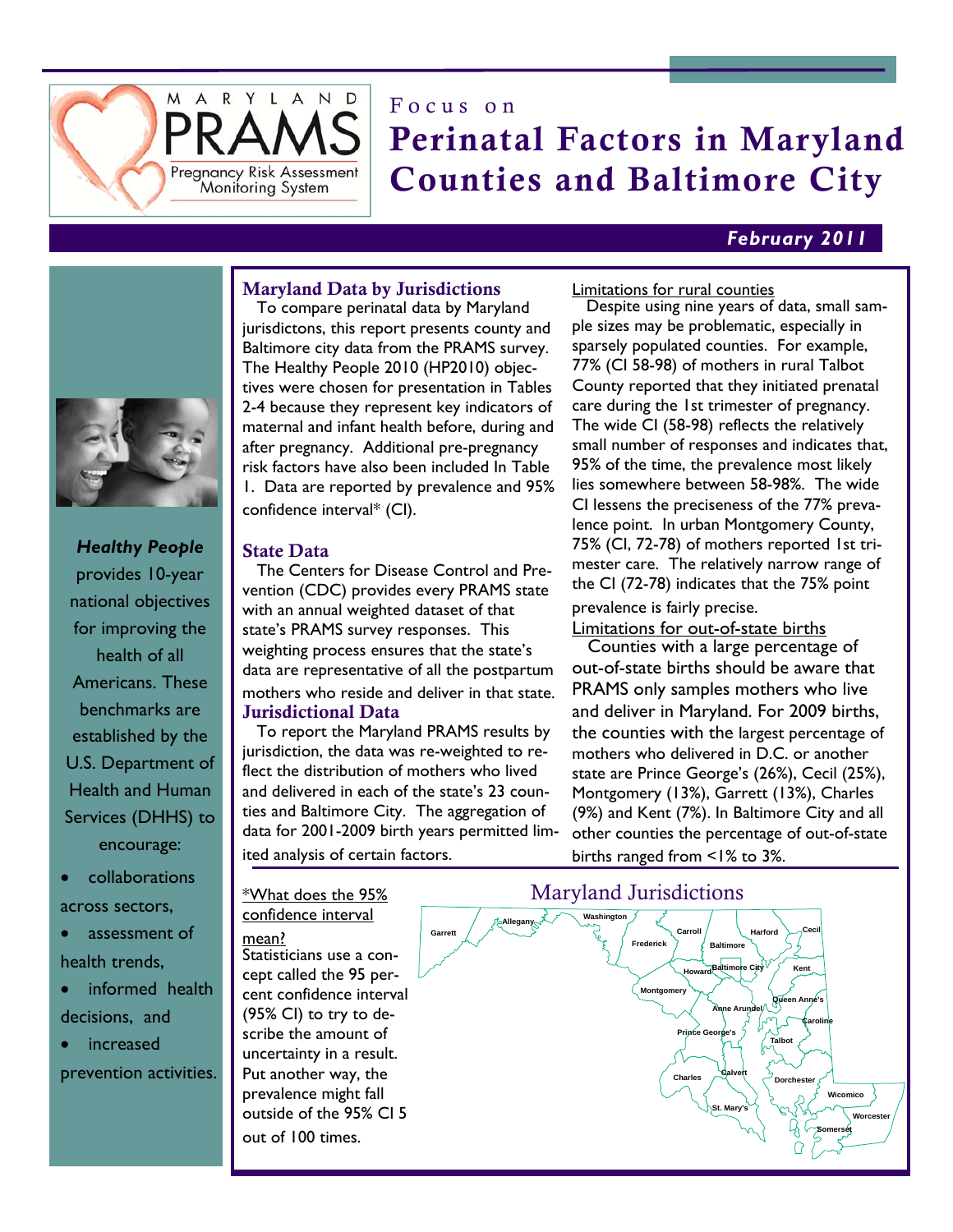## *Page 2* **Focus On Perinatal Factors in Maryland Counties and Baltimore City**

| Table I. Percentage of Mothers Reporting Smoking, Binge Drinking*, or Obesity<br>(Body Mass Index, BMI) Before Pregnancy, Maryland, 2001-2009 |                 |                                                            |                 |                                                                    |        |                                                         |  |
|-----------------------------------------------------------------------------------------------------------------------------------------------|-----------------|------------------------------------------------------------|-----------------|--------------------------------------------------------------------|--------|---------------------------------------------------------|--|
| Jurisdiction                                                                                                                                  |                 | <b>Smoking During the 3</b><br><b>Months Pre-Pregnancy</b> |                 | <b>Binge Drinking* During the</b><br><b>3 Months Pre-Pregnancy</b> |        | Obese Weight (BMI > 30)<br><b>Just Before Pregnancy</b> |  |
|                                                                                                                                               | $\%$            | (95% CI)                                                   | %               | (95% CI)                                                           | $\%$   | (95% CI)                                                |  |
| Maryland                                                                                                                                      | 18              | $(17-19)$                                                  | 16              | $(15-17)$                                                          | 19     | $(18-20)$                                               |  |
| Allegany                                                                                                                                      | 35              | $(22-48)$                                                  | 35              | $(17-54)$                                                          | 15     | $(6-23)$                                                |  |
| Anne Arundel                                                                                                                                  | 21              | $(18-24)$                                                  | 22              | $(18-25)$                                                          | 15     | $(12-17)$                                               |  |
| <b>Baltimore</b>                                                                                                                              | 20              | $(18-23)$                                                  | 20              | $(17-23)$                                                          | 17     | $(15-20)$                                               |  |
| <b>Baltimore City</b>                                                                                                                         | 9               | $(16-22)$                                                  | 4               | $(12-17)$                                                          | 24     | $(21-27)$                                               |  |
| Calvert                                                                                                                                       | 24              | $(16-33)$                                                  | 22              | $(13-31)$                                                          | 16     | (9.24)                                                  |  |
| Caroline                                                                                                                                      | 34              | $(15-53)$                                                  | 8               | $(0-16)$                                                           | 23     | $(8-37)$                                                |  |
| Carroll                                                                                                                                       | 8               | $(13-23)$                                                  | 25              | $(18-31)$                                                          | 4      | $(9-19)$                                                |  |
| Cecil                                                                                                                                         | 29              | $(17-41)$                                                  | 16              | $(7-25)$                                                           | 18     | $(9-27)$                                                |  |
| Charles                                                                                                                                       | 23              | $(16-31)$                                                  | 12              | $(6-17)$                                                           | 21     | $(14-28)$                                               |  |
| Dorchester                                                                                                                                    | 42              | $(21-64)$                                                  | 19              | $(1-37)$                                                           | 28     | $(7-48)$                                                |  |
| Frederick                                                                                                                                     | 28              | $(22-33)$                                                  | 17              | $(12-22)$                                                          | 16     | $(11-20)$                                               |  |
| Garrett                                                                                                                                       | 26              | $(8-45)$                                                   | $\mathbf{H}$    | $(0-25)$                                                           | 16     | $(0-36)$                                                |  |
| Harford                                                                                                                                       | 9               | $(14-24)$                                                  | 21              | $(16-27)$                                                          | 17     | $(13-22)$                                               |  |
| Howard                                                                                                                                        | $\overline{10}$ | $(7-13)$                                                   | 13              | $(9-17)$                                                           | 16     | $(12-20)$                                               |  |
| Kent                                                                                                                                          | 27              | $(2-52)$                                                   | 13              | $(0-27)$                                                           | 35     | $(6-64)$                                                |  |
| Montgomery                                                                                                                                    | 6               | $(5-8)$                                                    | $\overline{10}$ | $(8-12)$                                                           | П      | $(10-13)$                                               |  |
| Prince George's                                                                                                                               | 12              | $(9-14)$                                                   | 12              | $(10-15)$                                                          | $20\,$ | $(17-23)$                                               |  |
| Queen Anne's                                                                                                                                  | 18              | $(7-29)$                                                   | 4               | $(3-25)$                                                           | $20\,$ | $(4-36)$                                                |  |
| Somerset                                                                                                                                      | 52              | $(26-79)$                                                  | 22              | $(0-44)$                                                           | 46     | $(20-73)$                                               |  |
| St. Mary's                                                                                                                                    | 24              | $(15-33)$                                                  | 20              | $(11-28)$                                                          | 29     | $(19-39)$                                               |  |
| Talbot                                                                                                                                        | 16              | $(5-28)$                                                   | 31              | $(10-51)$                                                          | 45     | $(26-65)$                                               |  |
| Washington                                                                                                                                    | 31              | $(24-39)$                                                  | 18              | $(12-24)$                                                          | 23     | $(16-30)$                                               |  |
| Wicomico                                                                                                                                      | 9               | $(11-27)$                                                  | 15              | $(8-22)$                                                           | 31     | $(21-41)$                                               |  |
| Worcester                                                                                                                                     | 33              | $(17-49)$                                                  | 23              | $(8-39)$                                                           | 22     | $(7-37)$                                                |  |

\* Binge drinking was defined as 5 or more drinks in one sitting before 2009 births, and 4 or more drinks in one sitting since 2009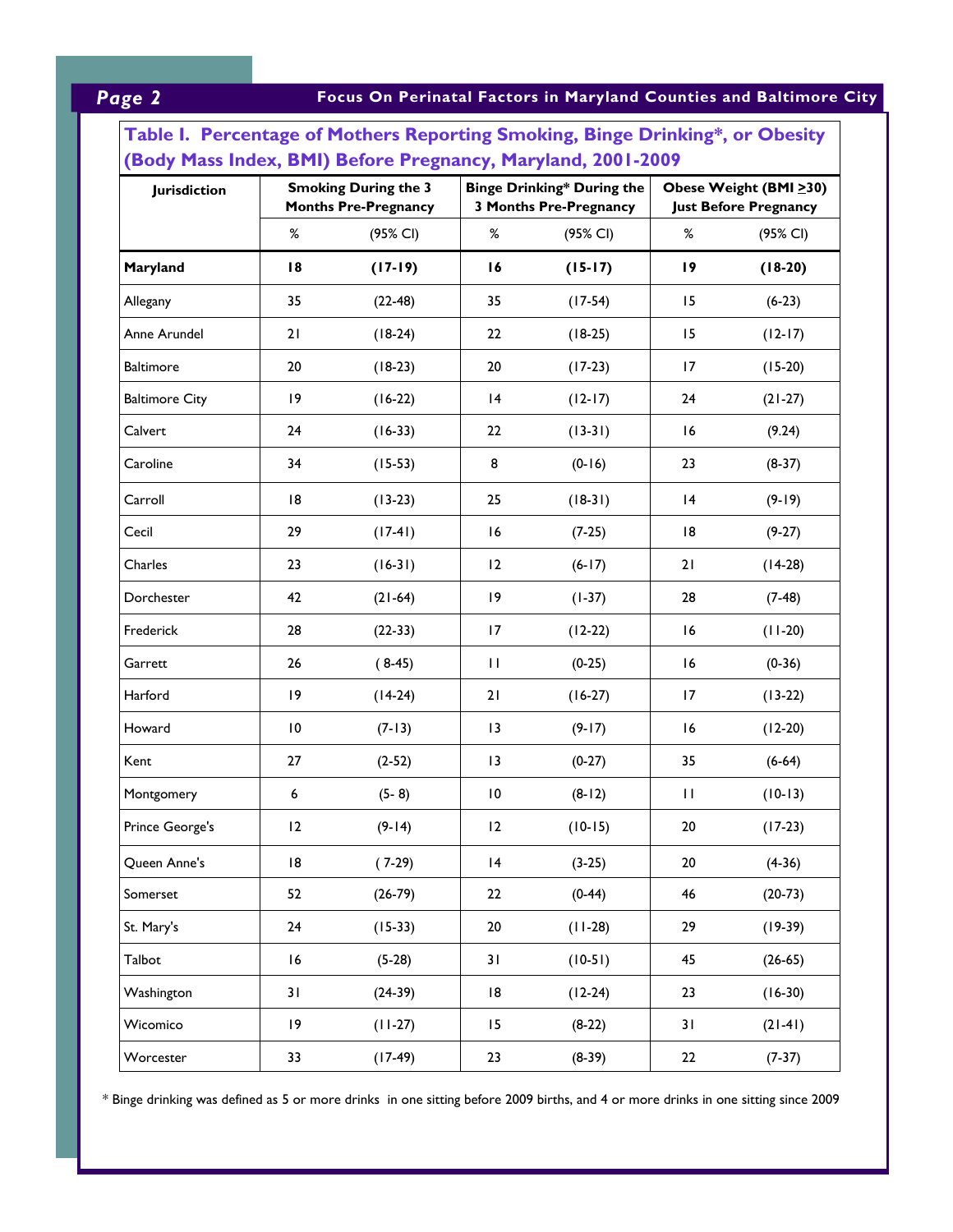**Focus on Perinatal Factors by Maryland Counties and Baltimore City** *Page 3* 

| <b>Jurisdiction</b>   | <b>Intended Pregnancy*</b><br>(wanted pregnancy "then"<br>or "sooner") |           | Daily Multi-vitamin Use**,<br><b>One Month Pre-Pregnancy</b> |           | First Trimester (<13 weeks<br>gestation) Prenatal Care<br>Initiation |             |
|-----------------------|------------------------------------------------------------------------|-----------|--------------------------------------------------------------|-----------|----------------------------------------------------------------------|-------------|
|                       | %                                                                      | (95% CI)  | %                                                            | (95% CI)  | %                                                                    | (95% CI)    |
| <b>HP2010 Goal</b>    | 70*                                                                    |           | 80**                                                         |           | 90                                                                   |             |
| Maryland              | 58                                                                     | $(57-59)$ | 31                                                           | $(30-32)$ | 77                                                                   | $(76-78)$   |
| Allegany              | 52                                                                     | $(36-67)$ | 19                                                           | $(9-28)$  | 86                                                                   | $(78.-94)$  |
| Anne Arundel          | 67                                                                     | $(63-70)$ | 34                                                           | $(31-38)$ | 84                                                                   | $(82 - 87)$ |
| <b>Baltimore</b>      | 62                                                                     | $(58-65)$ | 37                                                           | $(34-41)$ | 83                                                                   | $(81 - 86)$ |
| <b>Baltimore City</b> | 40                                                                     | $(36-43)$ | 23                                                           | $(20-26)$ | 69                                                                   | $(66 - 73)$ |
| Calvert               | 63                                                                     | $(53-73)$ | 38                                                           | $(28-48)$ | 93                                                                   | $(87 - 99)$ |
| Caroline              | 45                                                                     | $(25-64)$ | 23                                                           | $(4-42)$  | 91                                                                   | $(84 - 99)$ |
| Carroll               | 73                                                                     | $(66-80)$ | 48                                                           | $(41-55)$ | 92                                                                   | $(88-95)$   |
| Cecil                 | 60                                                                     | $(47-72)$ | 24                                                           | $(14-34)$ | 90                                                                   | $(84 - 96)$ |
| Charles               | 55                                                                     | $(46-63)$ | 25                                                           | $(18-32)$ | 79                                                                   | $(72 - 86)$ |
| Dorchester            | 46                                                                     | $(26-65)$ | 16                                                           | $(5-27)$  | 71                                                                   | $(50 - 93)$ |
| Frederick             | 67                                                                     | $(61-73)$ | 34                                                           | $(29-40)$ | 83                                                                   | $(78-87)$   |
| Garrett               | 76                                                                     | $(57-94)$ | 35                                                           | $(12-58)$ | 86                                                                   | $(72-100)$  |
| Harford               | 66                                                                     | $(60-72)$ | 40                                                           | $(34-47)$ | 90                                                                   | $(86-93)$   |
| Howard                | 71                                                                     | $(66-76)$ | 40                                                           | $(34-45)$ | 89                                                                   | $(85 - 92)$ |
| Kent                  | 79                                                                     | $(59-99)$ | $\overline{2}$                                               | $(0-4)$   | 88                                                                   | $(68-100)$  |
| Montgomery            | 69                                                                     | $(66-71)$ | 35                                                           | $(33-38)$ | 75                                                                   | $(72 - 78)$ |
| Prince George's       | 52                                                                     | $(48-55)$ | 26                                                           | $(23-29)$ | 65                                                                   | $(61 - 68)$ |
| Queen Anne's          | 82                                                                     | $(71-92)$ | 31                                                           | $(16-47)$ | 90                                                                   | $(80 - 99)$ |
| Somerset              | 30                                                                     | $(6-53)$  | 6                                                            | $(0-14)$  | 89                                                                   | $(77-100)$  |
| St. Mary's            | 60                                                                     | $(49-70)$ | 35                                                           | $(24-45)$ | 85                                                                   | $(78-92)$   |
| Talbot                | 67                                                                     | $(47-86)$ | 23                                                           | $(10-37)$ | 77                                                                   | $(58-97)$   |
| Washington            | 56                                                                     | $(48-65)$ | 29                                                           | $(21-36)$ | 77                                                                   | $(70 - 85)$ |
| Wicomico              | 47                                                                     | $(36-58)$ | 28                                                           | $(19-37)$ | 71                                                                   | $(61 - 82)$ |
| Worcester             | 55                                                                     | $(38-73)$ | 52                                                           | $(35-70)$ | 88                                                                   | $(78-97)$   |

## **Table 2. Percentage of Mothers Reporting Intended Pregnancy\*, Pre-Pregnancy Folic Acid Use\*\*, and First Trimester Prenatal Care, Maryland, 2001-2009**

\*PRAMS data only includes information on pregnancies that end in live birth and not all pregnancies as in HP objective \*\*all multivitamins contain 400ug folic acid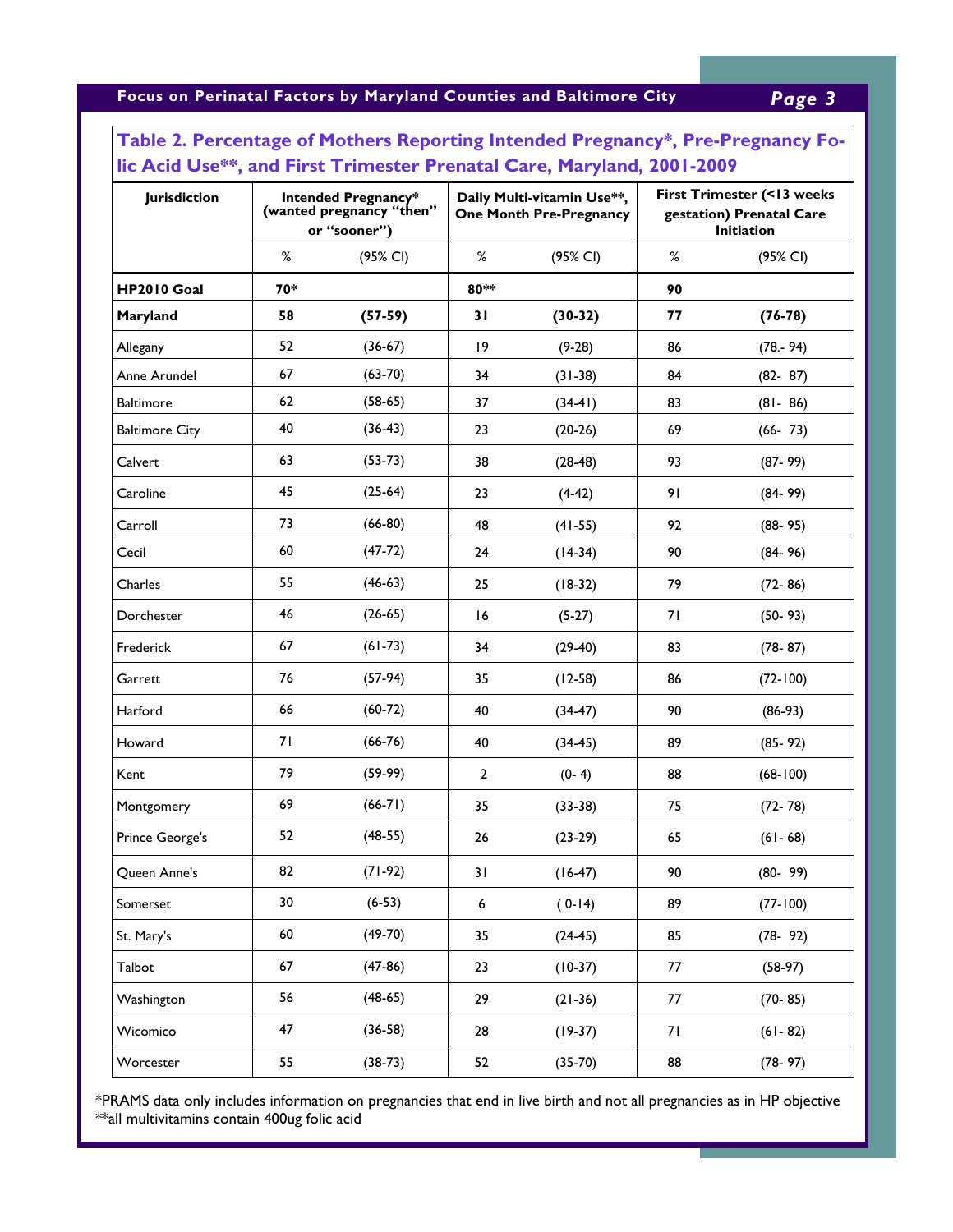## **Table 3. Percentage of Mothers Reporting Smoking, No Alcohol Use, and No Binge Drinking\* During the Last Three Months of Pregnancy, Maryland, 2001-2009**

| <b>Jurisdiction</b>   | Smoking, Last 3 Months of<br>Pregnancy |           | No Alcohol Use, Last 3<br><b>Months of Pregnancy</b> |              | No Binge Drinking*, Last 3<br><b>Months of Pregnancy</b> |               |
|-----------------------|----------------------------------------|-----------|------------------------------------------------------|--------------|----------------------------------------------------------|---------------|
|                       | %                                      | (95% CI)  | $\%$                                                 | (95% CI)     | %                                                        | (95% CI)      |
| <b>HP2010 Goal**</b>  | $\mathbf{2}$                           |           | 94                                                   |              | 100                                                      |               |
| Maryland              | $\overline{10}$                        | $(9-10)$  | 92                                                   | $(91-93)$    | 99                                                       | $(99 - 100)$  |
| Allegany              | 20                                     | $(10-30)$ | 95                                                   | $(90 - 100)$ | 100                                                      | $(100-100)$   |
| Anne Arundel          | $\overline{10}$                        | $(8-12)$  | 88                                                   | $(86-91)$    | 100                                                      | $(99-100)$    |
| <b>Baltimore</b>      | $\mathbf{H}$                           | $(9-13)$  | 90                                                   | $(88-92)$    | 100                                                      | $(99-100)$    |
| <b>Baltimore City</b> | $\mathbf{H}$                           | $(9-13)$  | 92                                                   | $(91-94)$    | 99                                                       | $(99-100)$    |
| Calvert               | 6                                      | $(2-9)$   | 91                                                   | $(84-97)$    | 100                                                      | $(100-100)$   |
| Caroline              | 25                                     | $(6-43)$  | 99                                                   | $(97 - 100)$ | 100                                                      | $(99-100)$    |
| Carroll               | 8                                      | $(4-11)$  | 92                                                   | $(89-96)$    | 100                                                      | $(99-100)$    |
| Cecil                 | 20                                     | $(10-30)$ | 96                                                   | $(90-100)$   | 100                                                      | $(100-100)$   |
| Charles               | 13                                     | $(7-19)$  | 96                                                   | $(93-99)$    | 99                                                       | $(98-100)$    |
| Dorchester            | 20                                     | $(3-37)$  | 98                                                   | $(96-100)$   | 100                                                      | $(100-100)$   |
| Frederick             | $\overline{10}$                        | $(7-14)$  | 93                                                   | $(90-96)$    | 100                                                      | $(99-100)$    |
| Garrett               | $\overline{7}$                         | $(0-16)$  | 100                                                  | $(99-100)$   | 100                                                      | $(100-100)$   |
| Harford               | $\overline{10}$                        | $(6-13)$  | 93                                                   | $(91-96)$    | 100                                                      | $(100-100)$   |
| Howard                | 4                                      | $(2-7)$   | 89                                                   | $(86-92)$    | 100                                                      | $(100 - 100)$ |
| Kent                  | 25                                     | $(0-50)$  | 100                                                  | $(100-100)$  | 100                                                      | $(100-100)$   |
| Montgomery            | 2                                      | $(2-3)$   | 91                                                   | $(89-92)$    | 100                                                      | $(99-100)$    |
| Prince George's       | 5                                      | $(4-7)$   | 94                                                   | $(92-96)$    | 99                                                       | $(98-100)$    |
| Queen Anne's          | $\overline{7}$                         | $(1-12)$  | 93                                                   | $(86-99)$    | 100                                                      | $(100-100)$   |
| Somerset              | 37                                     | $(10-63)$ | 99                                                   | $(96 - 100)$ | 100                                                      | $(100-100)$   |
| St. Mary's            | 4                                      | $(7-20)$  | 92                                                   | $(87-98)$    | 100                                                      | $(100-100)$   |
| Talbot                | 9                                      | $(0-17)$  | 95                                                   | $(89-100)$   | 99                                                       | $(98-100)$    |
| Washington            | 20                                     | $(13-26)$ | 94                                                   | $(91-98)$    | 100                                                      | $(100-100)$   |
| Wicomico              | 4                                      | $(6-21)$  | 96                                                   | $(92 - 100)$ | 100                                                      | $(100-100)$   |
| Worcester             | 20                                     | $(6-33)$  | 88                                                   | $(76 - 99)$  | 100                                                      | $(100-100)$   |

\*Binge drinking was defined as 5 or more drinks in one sitting before 2009 births, and 4 or more drinks in one sitting since 2009 \*\*The HP2010 objectives in Table 3 refer to the entire pregnancy, not just the last 3 months of pregnancy as shown with PRAMS data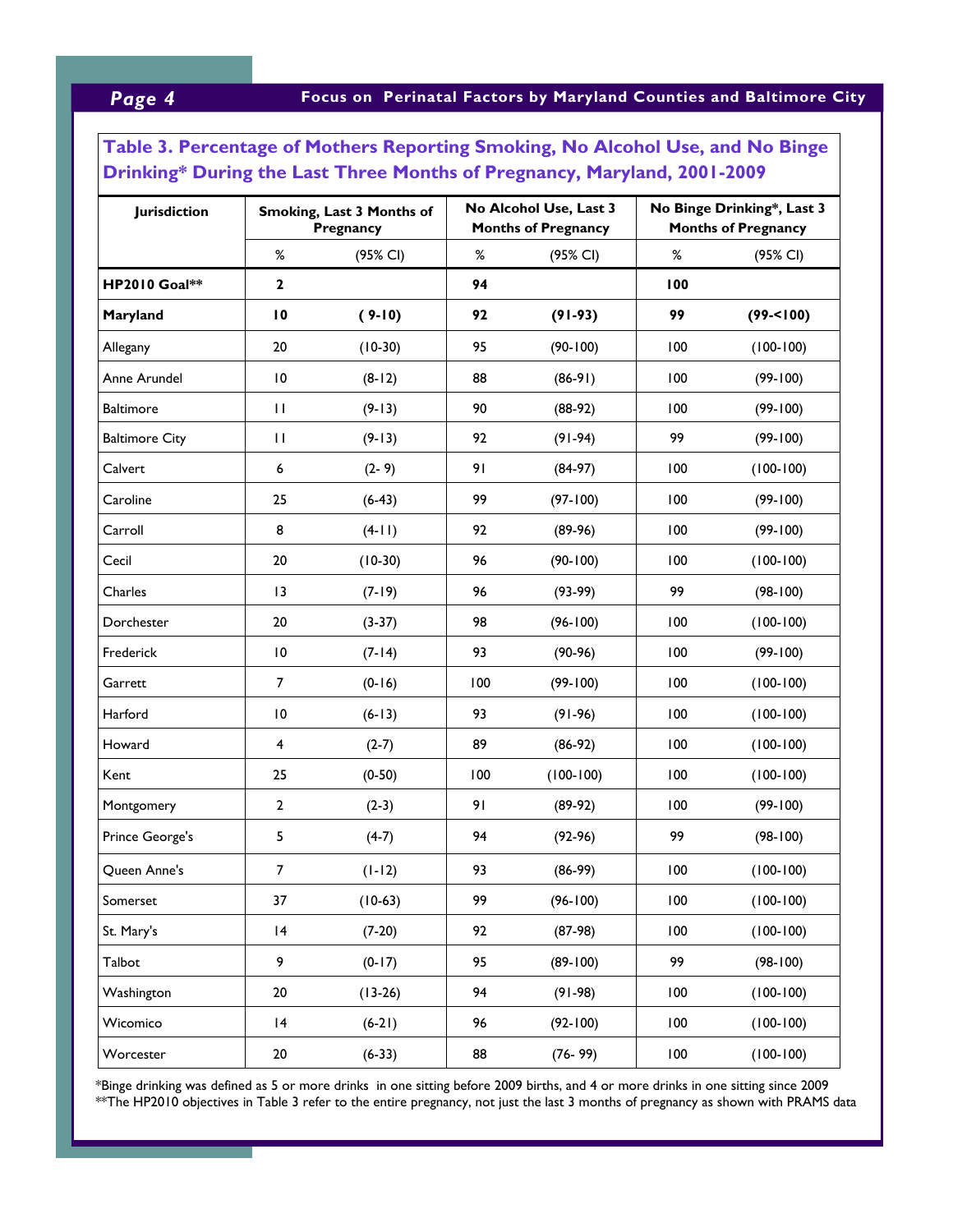#### **Focus on Perinatal Factors by Maryland Counties and Baltimore City** *Page 5*

### **Discussion**

 There were wide variations among the jurisdictions for most of the perinatal indicators presented. The widest variations were found for unintended pregnancy (70%, Somerset—18%, Queen Anne's) and prepregnancy daily folic acid use (2%, Kent—52% Worcester) (Table 2). The least variation was found for "no binge drinking during the last three months of pregnancy" —99-100% for all jurisdictions (Table 3).

 The HP 2010 Objective for pre-pregnancy folic acid use (80%) was not met by any jurisdiction (Table 2). Maryland was most successful in meeting HP2010 postpartum objectives (Table 4). The majority of jurisdictions (15/24) met the HP2010 objective for breastfeeding initiation (75%), with nearly all women in Montgomery (93%) and Howard (90%) counties reporting breastfeeding. The HP2010 objective for placing an infant to sleep on his back (70%) was met by 14 of 24 jurisdictions. First trimester prenatal care initiation and placement of an infant on his back to sleep was lowest in Baltimore City and Prince George's County (Table 2 and 4).

 Pre-pregnancy unhealthy behaviors were especially prevalent in the rural counties (Table 1). Over 30% of women reported:

 a) smoking (Washington, Worcester, Caroline, Allegany,

Dorchester and Somerset),

 b) binge drinking (Talbot, Allegany), and

 c) an obese BMI (Kent, Talbot and Somerset).

**able 1II. Percentage of Mothers Reporting Smoking, Alcohol Abstinence During Pregnancy, Maryland, 2001-2009 Sleep, Maryland, 2001-2009 Table 4. Percentage of Mothers Reporting Breastfeeding Initiation and Placing Infants on Their Backs to** 

| <b>Jurisdiction</b>   | <b>Breastfeeding</b><br><b>Initiation</b> |            | <b>Places Infant on Back</b><br>to Sleep |            |  |
|-----------------------|-------------------------------------------|------------|------------------------------------------|------------|--|
|                       | %                                         | (95% CI)   | %                                        | (95% CI)   |  |
| <b>HP2010 Goal</b>    | 75                                        |            | 70                                       |            |  |
| Maryland              | 78                                        | $(77-79)$  | 67                                       | $(66-68)$  |  |
| Allegany              | 51                                        | $(35-67)$  | 75                                       | $(63-86)$  |  |
| Anne Arundel          | 82                                        | $(79-85)$  | 74                                       | $(71-78)$  |  |
| <b>Baltimore</b>      | 77                                        | $(74-80)$  | 71                                       | $(68-74)$  |  |
| <b>Baltimore City</b> | 66                                        | $(62-69)$  | 56                                       | $(53-60)$  |  |
| Calvert               | 87                                        | $(80-94)$  | 73                                       | $(64-82)$  |  |
| Caroline              | 60                                        | $(40-80)$  | 68                                       | $(49-86)$  |  |
| Carroll               | 78                                        | $(71-84)$  | 78                                       | $(72-84)$  |  |
| Cecil                 | 61                                        | $(49-74)$  | 69                                       | $(56-83)$  |  |
| Charles               | 75                                        | $(67-82)$  | 70                                       | $(62-77)$  |  |
| Dorchester            | 65                                        | $(47-83)$  | 64                                       | $(45-83)$  |  |
| Frederick             | 80                                        | $(75-85)$  | 73                                       | $(68-78)$  |  |
| Garrett               | 64                                        | $(41-87)$  | 76                                       | $(58-94)$  |  |
| Harford               | 76                                        | $(70-81)$  | 73                                       | $(68-79)$  |  |
| Howard                | 90                                        | $(87-94)$  | 74                                       | $(69-79)$  |  |
| Kent                  | 77                                        | $(54-100)$ | 75                                       | $(50-100)$ |  |
| Montgomery            | 93                                        | $(91-94)$  | 71                                       | $(68-74)$  |  |
| Prince George's       | 84                                        | $(81-86)$  | 57                                       | $(53-60)$  |  |
| Queen Anne's          | 80                                        | $(69-92)$  | 74                                       | $(61-87)$  |  |
| Somerset              | 51                                        | $(25-77)$  | 67                                       | (44-91)    |  |
| St. Mary's            | 75                                        | $(66-84)$  | 57                                       | $(47-68)$  |  |
| Talbot                | 80                                        | $(68-93)$  | 69                                       | $(49-89)$  |  |
| Washington            | 68                                        | $(60-76)$  | 70                                       | $(62-78)$  |  |
| Wicomico              | 70                                        | $(59-80)$  | 72                                       | $(63-82)$  |  |
| Worcester             | 75                                        | $(60-90)$  | 65                                       | $(48-82)$  |  |